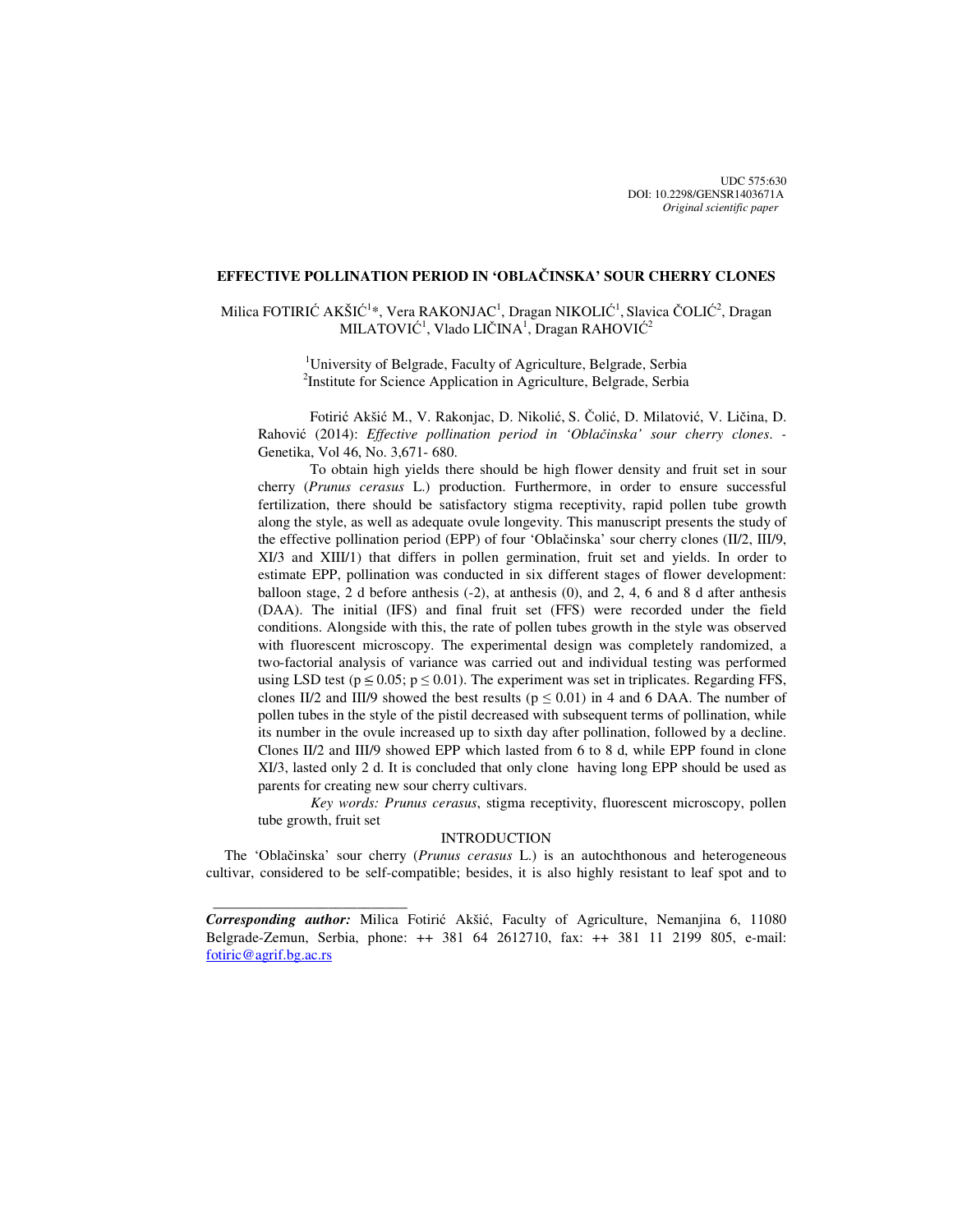bitter rot (GRZYB and ROZPARA, 2004). Long-term cultivation in diverse agro-ecologic conditions and the use of both vegetative and sexual propagation have influenced the 'Oblačinska' sour cherry to become a mixture of numerous genotypes (RAKONJAC *et al*., 2010). The first selection from a diverse gene pool was conducted by local farmers with the aim to obtain certain desirable traits. NIKOLIĆ *et al*. (2005a, b) and RADE *et al*. (2008) noticed that despite the variability in vigor and other pomological traits, differences in fruit set and yields are significant.

 For sour cherry, pollination and flower fertilization are considered the most important factors affecting both fruit set and fruit yield. Some biological features of sour cherries, such as low flower fertility potential of cultivars, short period of pollination and low pollen quality, cause the low effectiveness of pollination level and may be the reason for poor fruit set (SZPADZIK *et al.*, 2008). From a practical point of view, in order to obtain the expected yields it is necessary to determine the time lag from pollination to fertilization.

 Frequent fruit set failure in apple led WILLIAMS (1965) to develop the concept of the effective pollination period (EPP). The EPP is defined as the number of days during which pollination is effective in producing a fruit and is determined by the longevity of the ovules minus the time lag between pollination and fertilisation. Therefore, it links female fertility and pollination and is an expression of the likelihood that the flowers set fruit. Theoretically, each normally-developed flower is able to set a fruit if pollinated with the appropriate pollen just after anthesis (BURGOS *et al*., 2004). Delays in stigma maturation or a short receptivity period may limit the EPP (SANZOL *et al*., 2003). The rate of pollen tube growth in *Prunus* pistils depends of pistilar genotype, pollen genotype, pollen competition and environmental factors (HEDHLY *et al*., 2004; HEDHLY *et al*., 2005), while ovule viability on cultivar and temperatures during anthesis (CERVOIC and MIĆIĆ, 2000). The duration of the EPP in fruits is highly variable, depending on species, cultivar, and environmental conditions, and varied from 2 days in apricot (SANZOL and HERERRO, 2001) and *Citrus unshiu* (MESEJO *et al*., 2007) to 12 days in some olive cultivars (CUEVAS *et al*., 2009). The EPP has been proved to have great impact on post-fertilization fruit drop, and it plays a significant role in year-to-year cropping variability.

 Since the EPP is limited by stigma receptivity, pollen tube kinetics and ovule longevity, there must be a good synchronization among them. However, genetic factors may unbalance this process and, therefore, decrease fruit setting. The most favorable condition for fructification is when ovules are at intermediate stages of development (embryo sacs with four to eight nuclei) at anthesis (ALBURQUERQUE *et al*., 2002). Besides, external factors such as temperature and chemical treatments, flower quality is responsible for modification of EPP (SANZOL and HERERRO, 2001).

 EPP has been studied in different fruit tree species, such as apple (GUERRERO-PRIETO *et al*., 2009), pear (SANZOL *et al*., 2003), japanese quince (KAUFMANE and RUMPUNEN, 2002), peach (REZAIE *et al*., 2011), sweet cherry (HEDHLY *et al*., 2003), almond (ORTEGA *et al*., 2004), olive (ORLANDI, 2005; CUEVAS *et al*., 2009), rabbiteye blueberry (BREVIS *et al*., 2006) and mandarin and orange (MESEJO *et al*., 2007).

So far, EPP and their relation with fruit productivity in 'Oblačinska' sour cherry are unknown. Therefore, the objective of this study was to determine the duration of EPP in four 'Oblačinska' sour cherry clones (with different fruiting potential) under orchard conditions and in laboratory using fluorescent microscopy.

#### MATERIALS AND METHODS

This study was carried out at the Experimental Station Radmilovac, University of Belgrade, Faculty of Agriculture. The experiment started by forming a collection of 'Oblačinska'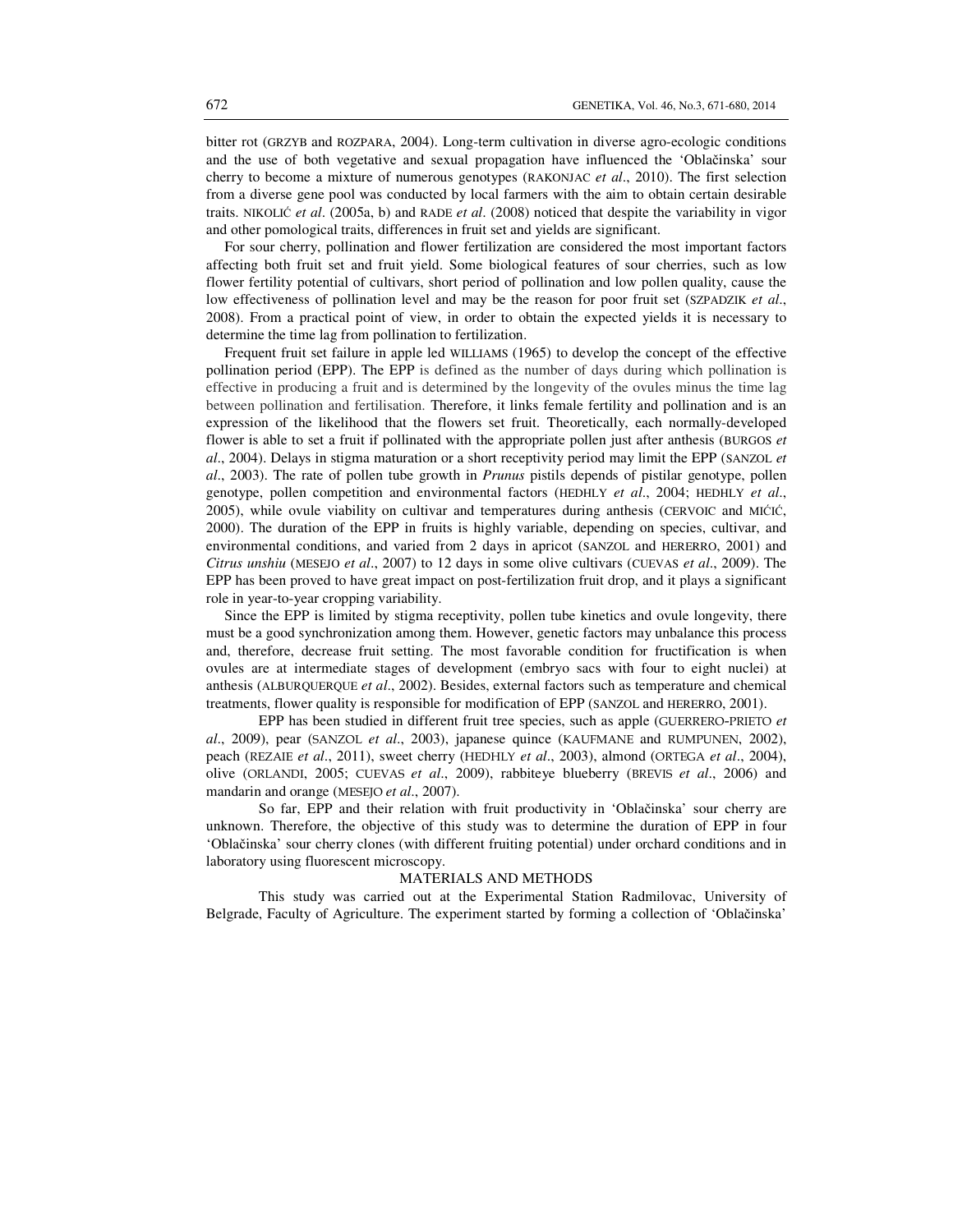Shoots with flower buds at the balloon stage were collected, transported to the laboratory and placed in jars with water and kept at room temperature (20  $\pm$  2 °C). Emasculation of flowers was done immediately. To follow the flower development one branch in balloon stage was separated. Pistils were hand-pollinated 24 h after emasculation with pollen mixture of Oblačinska' sour cherry clones. *In vitro* germinability of pollen was tested on a germination medium containing agar (0.3 %) and sucrose (14 %). All pollen tested showed values of germination over 80 % viable (data not shown). Hand cross-pollination was conducted at 6 stages of flower development: 2 d before opening (-2), during anthesis (0), 2 d, 4 d, 6d and 8d after anthesis. For each date of pollination  $(-2, 0, 2, 4, 6, 8)$ , fixation of pistils was done 5 d  $(120 h)$  after pollination in a 5:5:90 (v/v/v) mix of 40 % (v/v) formaldehyde, glacial acetic acid, and 70 % (v/v) ethanol (FAA). Fixed material was kept at  $+ 4 \degree C$  until staining to allow compatible pollen tubes to reach the ovary and ovule (MILATOVIĆ and NIKOLIĆ, 2007).

 Staining pistils with anilin-blue and their preparation for microscopic examination was done as described by MILATOVIĆ and NIKOLIĆ (2007). Examination of pistils was carried out by fluorescence microscopy using a Leica DM LS microscope (Leica Microsystems, Wetzlar, Germany), equipped with an I3 blue filter (wavelength 450 – 490 nm). Throughout the process, we analyzed at least 20 pistils from each cultivar, but the only pistils analyzed were the ones with > 20 pollen grains on the stigma.

 The dynamics of pollen tubes growth was analyzed and showed as the average number of pollen tubes in: 1) the upper third of the style, 2) at the bottom of the style, and in the 3) ovary.

 Besides the laboratory tests, we tested fertilization in field conditions. Approximately 100 flowers were used for each pollination date. On each genotype, six cardinally-oriented branches, each with 25-30 flower clusters, were selected and labeled. Open flowers (if any occurred) and immature buds were removed and the flowers at the balloon stage were emasculated. Hand pollinations, using a paintbrush, with the pollen mixture was done in the same terms like in laboratory conditions (-2, 0, 2, 4, 6 and 8 d after anthesis). Each branch was used for one pollination term. We evaluated initial fruit set (IFS) for each date as the percentage of pollinated flowers that became fruits 21 d after pollination and final fruit set (FFS) just before harvesting.

The experimental design was completely randomized and data was analyzed using Statistica (StatSoft, Inc., Tulsa, OK, USA) with a two-factorial analysis of variance. F-test estimated the significance of influence of clones and terms of pollinations, as well as their interaction. Individual testing was performed using LSD test ( $p \le 0.05$ ;  $p \le 0.01$ ).

#### RESULTS AND DISSCUSSION

SANZOL and HERRERO (2001) report that the stigma is receptive in the anthesis in numerous fruit species, but its short life span can affects low fruit set in some fruit species. However, the receptive period can vary with species or cultivar (YI *et al*., 2006). Stigma receptivity in all four 'Oblačinska' sour cherry clones was not delayed, indicating that young flowers supported pollen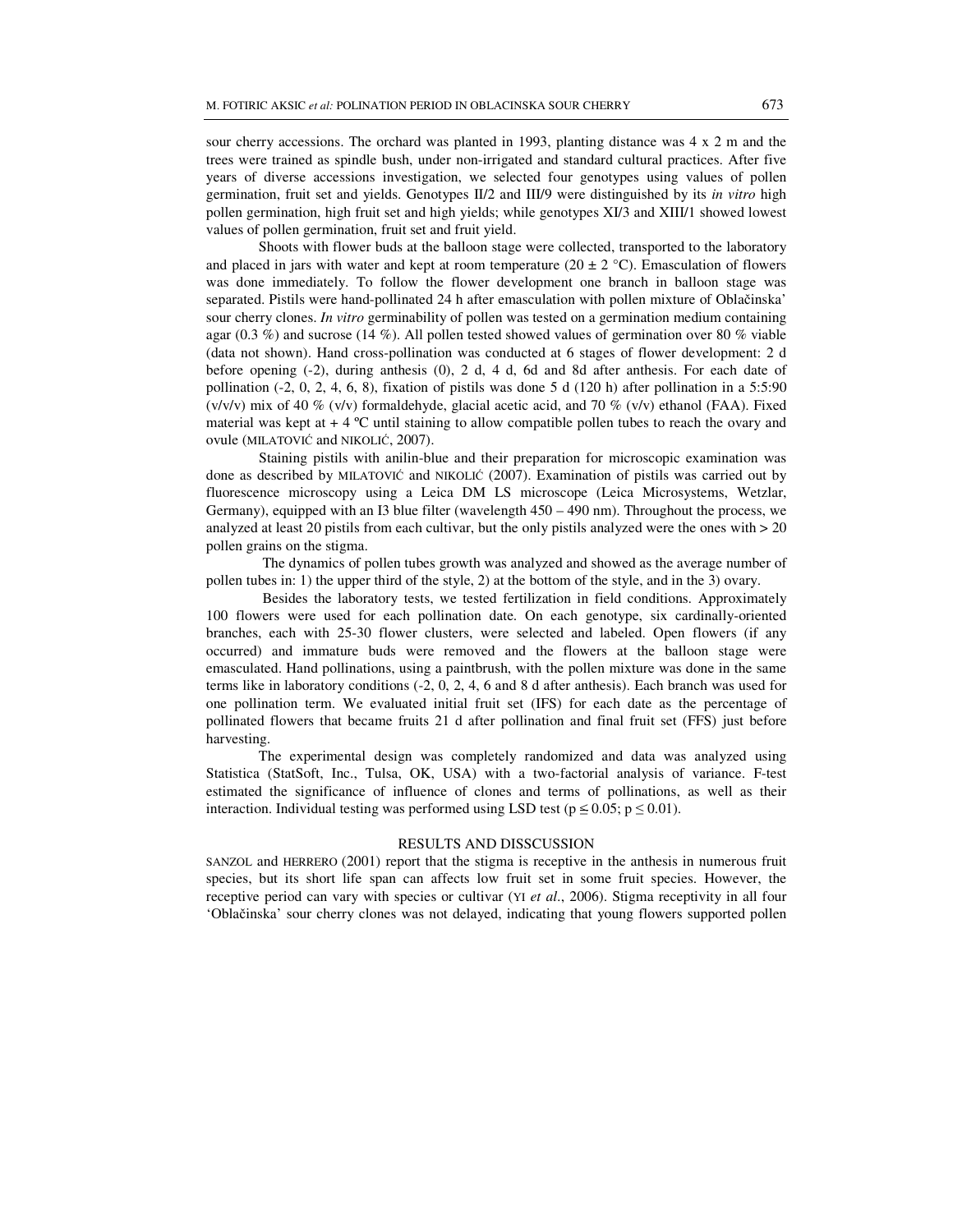germination since genotypes set fruits during anthesis (0) or even in the balloon stage (-2), in some case over 20 %. Similar results were obtained for almond by EGEA and BURGOS (2000), in the cases when acceptable fruit set was achieved from the first day after pollination. Surprisingly, our experiments have shown that pollen grains have germinated even on stigmas that turned brown. Even at 8 DAA, normal germination of pollen grains has occurred on the stigma despite the fact that papillae were totally collapsed. Percentage of IFS that varied from 6.75 to 55.45 % was observed in flowers pollinated at both younger and older flower stages (Figure 1) with statistically significant differences between the clones (Table 1). Similar results were observed for FFS (Figure 1). Clones II/2 and III/9 showed higher values of fruit set (78-89%) than in clones XI/3 and XIII/1. Furthermore, FFS showed moderate to satisfactory values in all pollination dates, and for all clones studied. Also, it was noticed that in all pollination terms, except for the first and last one, the differences between IFS and FFS were similar and were probably the result of the physiological fruit drop.



Figure 1. Initial (IFS) and final (FFS) fruit set in four 'Oblačinska' sour cherry clones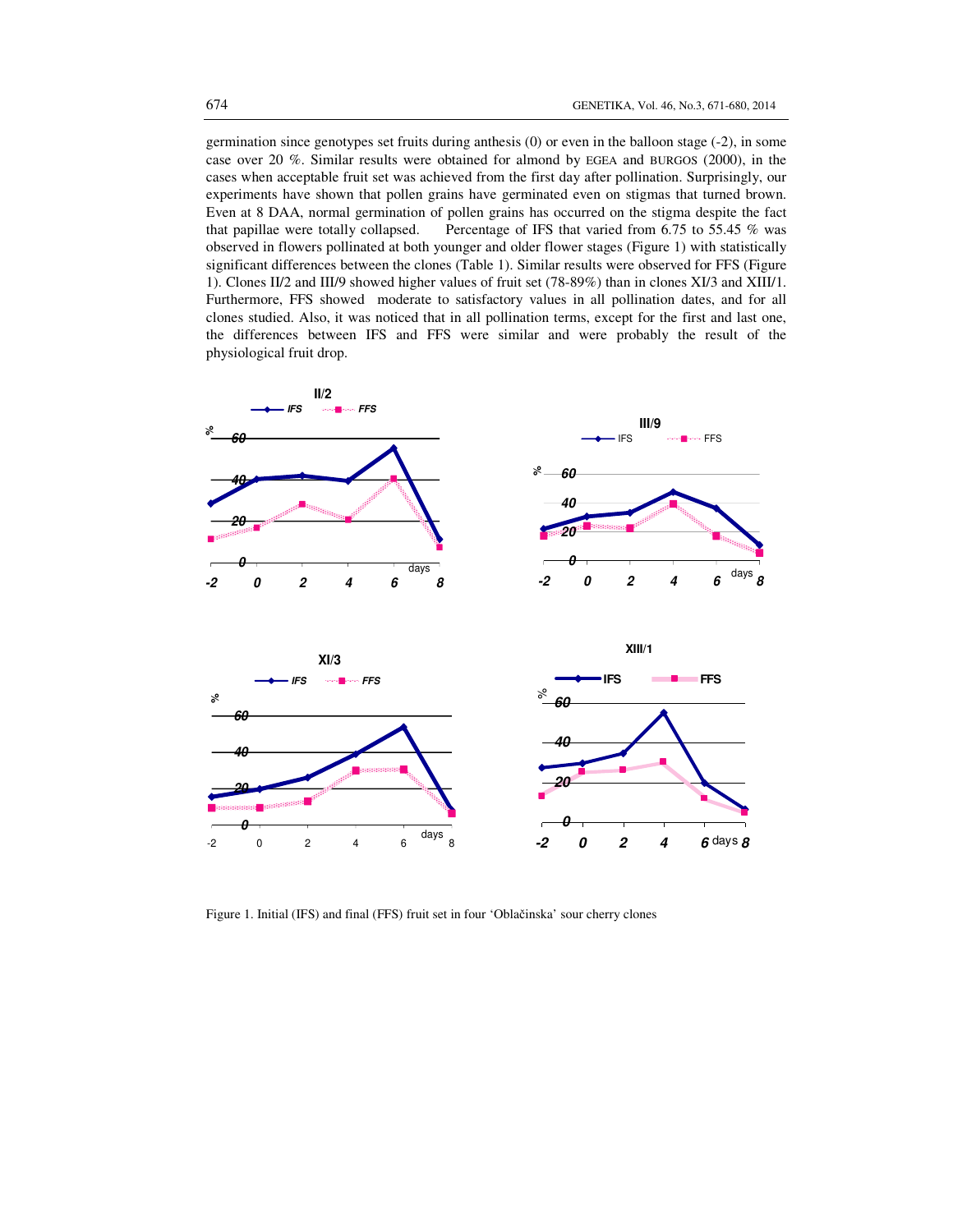The maximum IFS and FFS ( $p \le 0.01$ ) in clone II/2 (55.45, and 40.77%, respectively) were observed 6 d after anthesis (DAA) (Figure 1). In clone III/9 the maximum FFS (39.49%,  $p \le$ 0.01) was attained from pollinations carried out 4 DAA, while this percentage decreased with later pollinations. Genotype XI/3 had the highest IFS and FFS 6 DAA (53.86, and 30.6% respectively), while the peak was not significantly higher that in 4 DAA. XIII/1 achieved the maximum FFS (30.48%) from pollinations carried out 4 DAA but not significantly different from the results obtained in 2 DAA (26.16%). Our results correspond to the findings of CUEVAS *et al.* (2009) who found that in many species, good correlations have been found between the percentages of fruit set following delayed pollination. For all four clones studied herein, fruit set values decreased abruptly and become significantly lower with pollination realized at 8 DAA. As for the maximum of IFS and FFS, the differences between the clones can be explained by the fact that genotypes III/9 and XIII/1 probably have early ovule degradation due to higher temperatures as flowering progressed (data not shown). SANZOL and HERRERO (2001) showed that high temperatures during fowering, shorten ovule longevity affecting EPP. For IFS, there were significant differences between clones and terms of pollination, where its interaction also being significant. Regarding FFS, no differences were found between clones, while the difference in the terms of pollination was significant (Table 1).

| Sources of          | df | IFS                        |                     |                     | <b>FFS</b>                |                          |                          |  |
|---------------------|----|----------------------------|---------------------|---------------------|---------------------------|--------------------------|--------------------------|--|
| variation           |    | MS                         | LSD <sub>0.05</sub> | LSD <sub>0.01</sub> | MS                        | LSD <sub>0.05</sub>      | LSD <sub>0.01</sub>      |  |
| Clone               |    | 142.96 <sup>†</sup>        | 4.09                | 5.48                | 48.59                     | $\overline{\phantom{0}}$ | $\overline{\phantom{a}}$ |  |
| Pollination<br>term |    | $2644.78^{\dagger\dagger}$ | 5.01                | 6.7                 | $1515.14$ <sup>11</sup>   | 4.51                     | 6.04                     |  |
| Interaction         | 15 | $592.02^{\dagger\dagger}$  | 10.02               | 13.41               | $455.86^{\dagger\dagger}$ | 9.04                     | 12.09                    |  |
| Error               | 48 | 36.905                     |                     |                     | 29.988                    |                          |                          |  |

*Table 1. Degree of freedom (df), mean square (MS) and LSD values from ANOVA for initial fruit set (IFS) and final fruit set (FFS) in four 'Obla*č*inska' sour cherry clones* 

 $\{\dagger} p \le 0.05; \; \dagger \dagger p \le 0.01.$ 

 Considering the fact that the fruit set above 30% are related with high yields, we consider the fruit set between 15-25 % gives average yields. The evaluation of the EPP using sequential pollination showed that all examined 'Oblačinska' sour cherry clones showed different patterns. Since clone II/2 achieved 16.94% fruit set in 0 DAA that gradually increased to the maximum fruit set (40.77%) in 6 DAA and decreased rapidly in 8 DAA, we assume that its EPP is 6 days. On the other hand clone III/9 showed satisfactory yields if pollination was carried out in the balloon stage (-2 DAA). The maximum yield was in the 4 DAA (39.49 %), but it was still enough in 6 DAA (17.22 %), thus, its estimated EPP is 8 d. Clones II/2 and III/9, which have long EPP can easily withstand unfavorable environmental conditions during flowering time and therefore enable high yields. Clone XI/3 had no economically acceptable yields up to the 4 DAA. Its maximum of FFS was reached in 6 DAA (30.6 %), so its appraised EPP is only 2 d. Clone XIII/1 in 0 DAA had 26.16 % of fruit set keeping satisfying yields up to the 4 DAA (30.48 %), so its assessed EPP is 4 d.

 Pollen tube growth in all 'Oblačinska' sour cherry clones started with pollen grains germination on the funnel-like surface of the stigma. After penetrating the stylar tissue during their further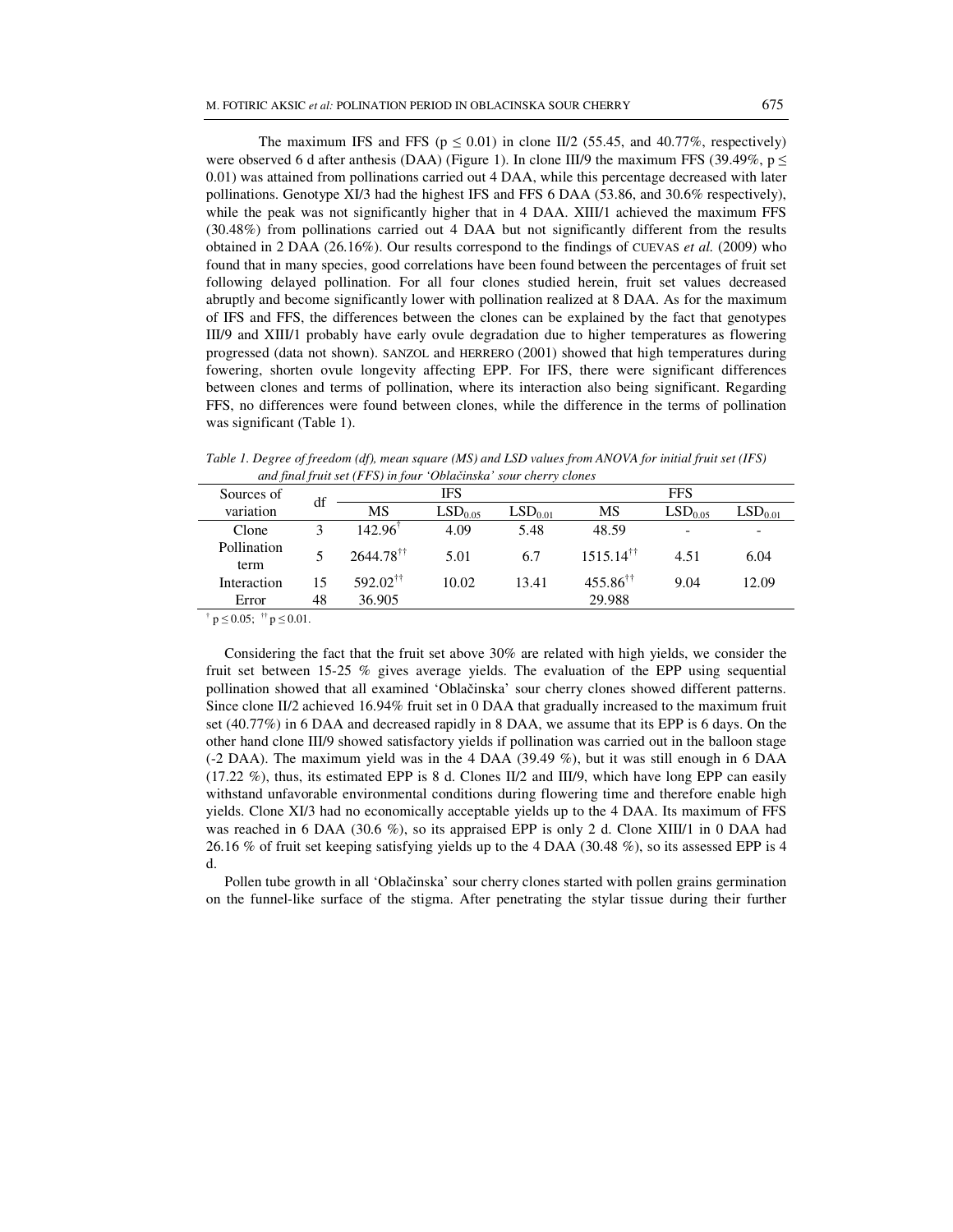growth, the tubes progressed towards the transmitting tissue which extends, as the central cylinder, along the whole length of the style. The study of pollen tubes in the upper part of the style revealed that stigma receptivity decreases with subsequent terms from flower opening. For the most of the clones studied, the highest number of pollen tubes in the upper part of the style correspond to days -2 and 0, and the lowest number to day 8 (Figure 2). This was probably due to the highest stigma receptivity in early stages of flower development. The number of pollen tubes at the base of the style had a similar pattern but with lower values.

 Terms of pollination had the greatest impact to pollen tubes number in different parts of the style, followed by interaction clone x pollination term. Besides, and only for number of pollen tubes in STB, the differences between clones were significant, while for number of pollen tubes in STU and OV no differences were found (Table 2).

 Regardless of the fact that the highest number of pollen tubes in the STU and STB were found in the earliest stages of flower development, fruit set in these terms of pollination was the lowest. This could be explained with the fact that maturation of the pistil was not complete, because maturation occurs during the flower life in a basipetal way, starting at the stigma and proceeding along the style down to the ovule. Contrary to this, as flowering progressed the number of pollen tubes in the ovary increased. ALBURQUERQUE *et al*. (2004) demonstrated that, in apricot cultivars with more highly developed embryo sacs, pollen tubes grew faster, and number pollen tubes inside the ovary increased with subsequent pollination. Exception to this rule is the 8 DAA, where probaly ovule degeneration started. Nevertheless, the distinction between different terms of pollination regarding number of pollen tubes in all parts of the pistil, for each clone, was not evident neither for IFS, nor for FFS. This means that even a low number of pollen tubes could be enough to ensure fruit set. Similar results were obtained by ORTEGA *et al*. (2004) for almond.

|                     |    | Obiacinska sour cherry ciones. |                     |                     |                           |      |                     |                       |      |                           |
|---------------------|----|--------------------------------|---------------------|---------------------|---------------------------|------|---------------------|-----------------------|------|---------------------------|
| Sources of          | df | <b>STU</b>                     |                     |                     | <b>STB</b>                |      |                     | $\alpha$              |      |                           |
| variation           |    | <b>MS</b>                      | LSD <sub>0.05</sub> | LSD <sub>0.01</sub> | MS                        |      | $LSD0.05$ $LSD0.01$ | MS                    |      | $LSD_{0.05}$ $LSD_{0.01}$ |
| Clone               |    | 24.57                          | $\overline{a}$      |                     | $14.30^{\dagger\dagger}$  | 1.35 | 1.81                | 0.130                 |      |                           |
| Pollination<br>term |    | $208.02^{\dagger\dagger}$      | 3.04                | 4.07                | $213.17^{\dagger\dagger}$ | 1.66 | 2.23                | $2.821$ <sup>TT</sup> | 0.21 | 0.29                      |
| Interaction         | 15 | $31.83^{\dagger\dagger}$       | 6.08                | 8.14                | $22.00^{11}$              | 3.33 | 4.45                | $0.734$ <sup>††</sup> | 0.44 | 0.58                      |
| Error               | 48 | 13.579                         |                     |                     | 4.068                     |      |                     | 0.069                 |      |                           |
|                     |    |                                |                     |                     |                           |      |                     |                       |      |                           |

*Table 2. Degree of freedom (df), mean square (MS) and LSD values from ANOVA for number of pollen tubes in the upper part of the style (STU), basal part of the style (STB) and in the ovule (OV) in four 'Obla*č*inska' sour cherry clones.* 

 $^{++}p \le 0.01$ .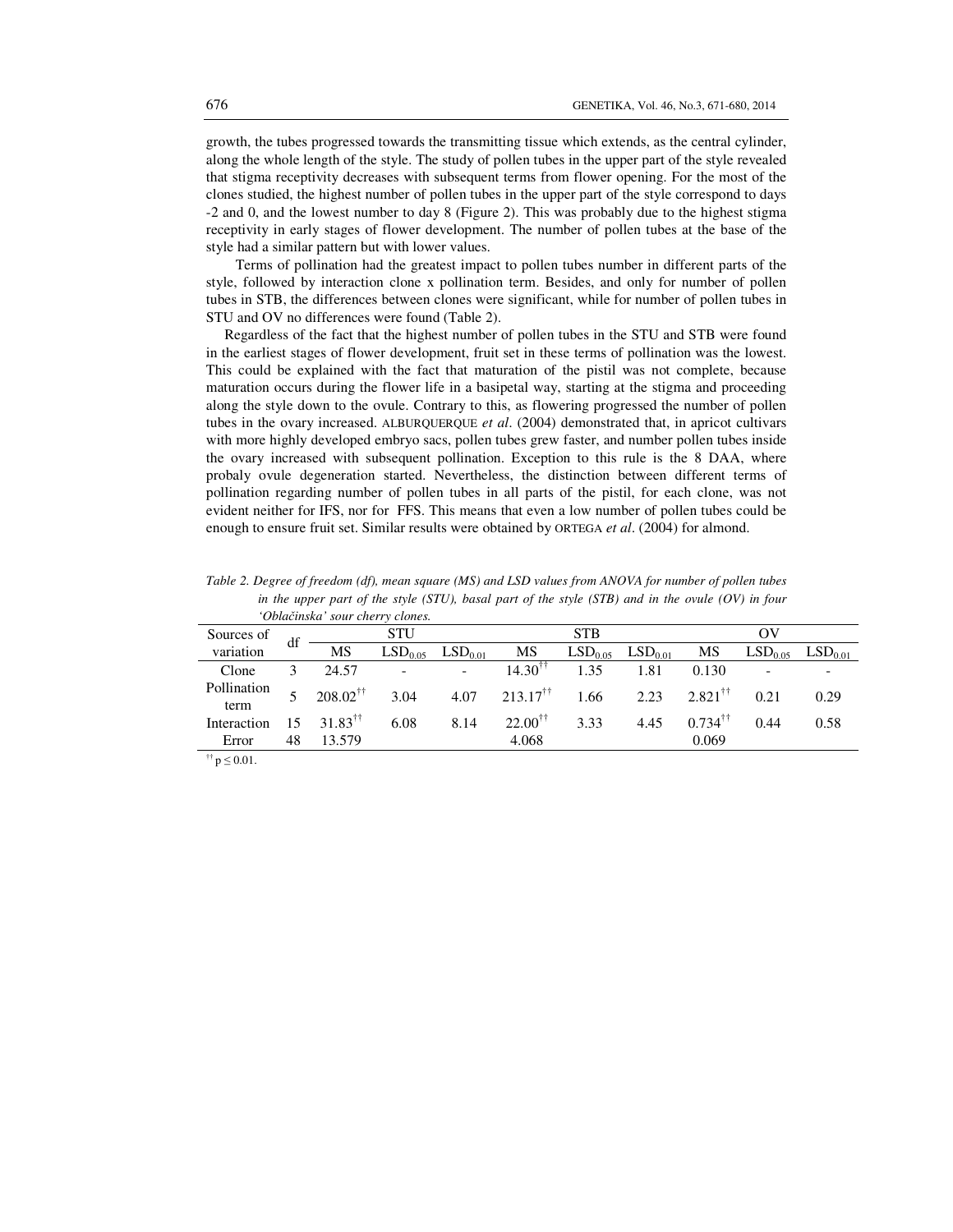

Figure 2. The average number of pollen tubes in different sections of the style [upper part of the style (STU), bottom part of the style (STB), ovule (OV)] at -2, 0, 2, 4, 6 and 8 DAA in four 'Oblačinska' sour cherry clones.

### **CONCLUSION**

 Stigma receptivity in 'Oblačinska' sour cherry clones is optimal during anthesis. Stigmas at younger stages of flower development can support pollen germination, but in some clones further maturation of the pistil is required.

 Estimated duration of EPP in all studied 'Oblačinska' sour cherry clones was quite different, and it ranged from two days in clone XI/3 up to eight days in clone III/9.

 Regarding future breeding work, only clones that have long EPP should be used as parents for creating new sour cherry cultivars, because its ovule longevitity can ensure regular and high yields.

## ACKNOWLEDGEMENTS

The research is a part of the projects TR 31063 (funded by Ministry of Education, Science and Technological Development of the Republic of Serbia) and FP7 Project AREA 316004.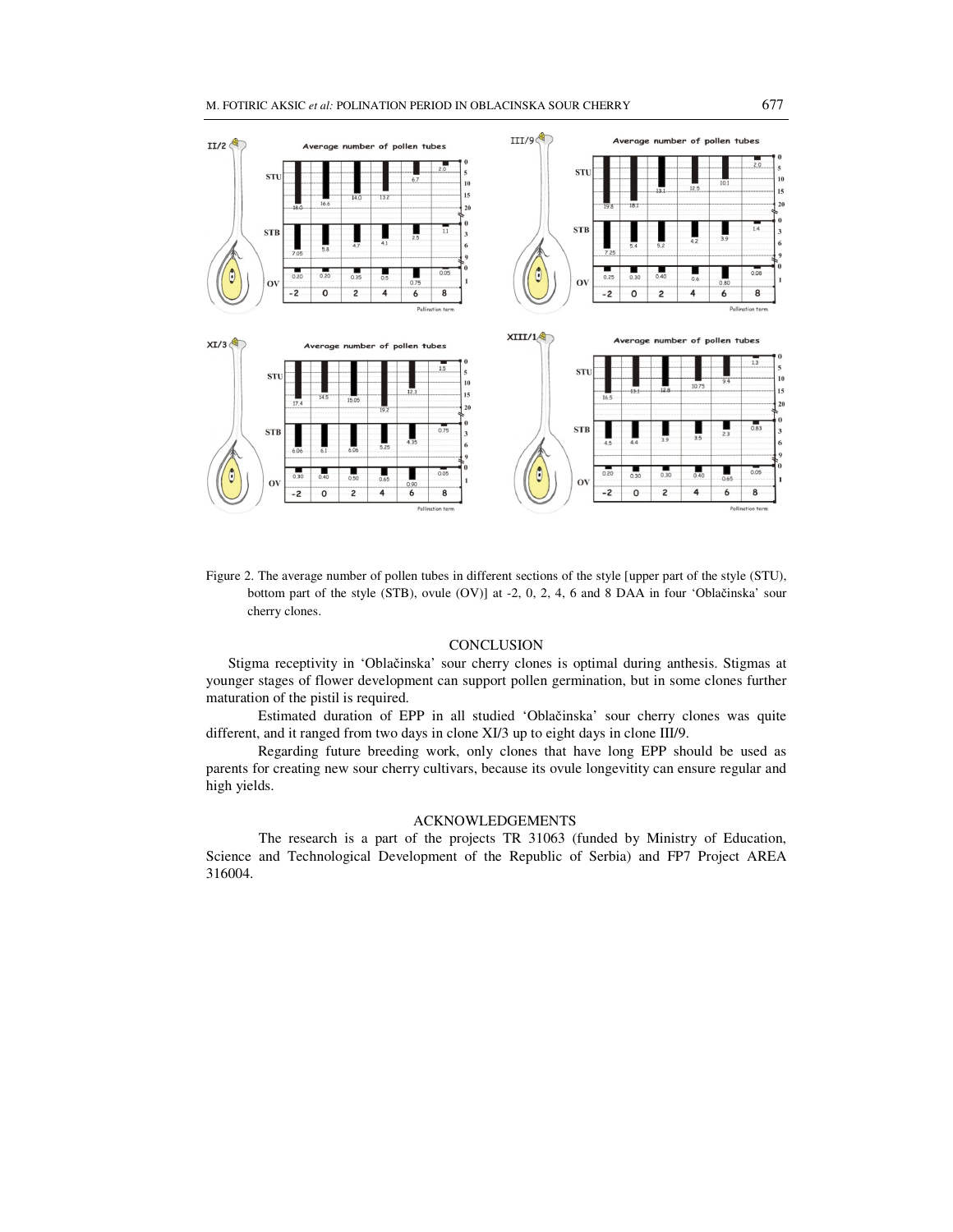We would also like to thank Mrs. Zorica Trbuilin, the head teacher and the Chief of the Department for Foreign Language Courses at the Military Academy in Belgrade, for assistance with the text check and correction.

> Received August  $01<sup>th</sup>$ , 2013 Accepted September 05<sup>th</sup>, 2014

#### **REFERENCES**

- ALBURQUERQUE, N., L. BURGOS and J. EGEA (2002): Variability in the developmental stage of apricot ovules at anthesis and its relationship with fruit set. Annals of Applied Biology, *141*, 147-152
- BREVIS, P.A., D.S. NESMITH and H.Y. WETZSTEIN (2006): Flower age affects fruit set and stigmatic receptivity in rabbiteye blueberry. HortScience*, 41***,** 1537–1540
- BURGOS, L., N. ALBURQUERQUE and J. EGEA (2004): Review. Flower biology in apricot and its implications for breeding. Spanish Journal of Agricultural Research, *2*, 227-241
- CEROVIĆ, R., Đ. RUŽIĆ and N. MIĆIĆ (2000): Viability of plum ovules at different temperatures. Annals of Applied Biology, *137*, 53-59.
- CUEVAS J., V. PINILLOS and V.S. POLITO (2009): Effective pollination period for 'Manzanillo' and 'Picual' olive trees. Journal of Horticultural Science & Biotechnology, *84*, 370–374
- EGEA, J. and L. BURGOS (2000): Ovule differences between single-kernelled and double-krenelled fruits in almond (*Prunus dulcis*). Annals of Applied Biology, *136*, 291–295.
- GRZYB, Z.S. and E. ROZPARA (2004): Field evaluation of the susceptibility to *Blumeriella jaapi* and *Glomerella cingulata* and some biological properties of newly selected sour cherry genotypes**.** Journal of Fruit and Ornamental Plant Research*,* 12, 313–319
- GUERRERO-PRIETO, V.M., A. RASCÓN-CHU, A. ROMO-CHACÓN, D.I. BERLANGA-REYES, J.A. OROZC-AVITIA, A.A. GARDEA-BÉJAR, R. PARRA-QUEZADA and E. SÁNCHEZ-CHÁVEZ (2009): Short communication. Effective pollination period in 'RedChief' and 'Golden Delicious' apples (*Malus domestica* Borkh). Spanish Journal of Agricultural Research, *7*, 928-932
- HEDHLY, A., J.I. HORMAZA and M. HERRERO (2003): The effect of temperature on stigmatic receptivity in sweet cherry (*Prunus avium* L.). Plant Cell Environment, *26*, 1673–1680
- HEDHLY, A., J.I. HORMAZA and M. HERRERO (2004): Effect of temperature on pollen tube kinetics and dynamics in sweet cherry, *Prunus avium* (Rosaceae). American Journal of Botany, *91*, 558-564
- HEDHLY, A., J.I. HORMAZA and M. HERRERO (2005): Influence of genotype-temperature interaction on pollen performance. Journal of Evolutionary Biology, 18, 1494-1502
- KAUFMANE, E., K. RUMPUNEN (2002): Pollination, pollen tube growth and fertilization in Chaenomeles japonica (*Japanese quince*). Scientia Horticulturae, *94*, 257–271
- MESEJO, C., A. MARTÍNEZ-FUENTES, C. REIG and M. AGUSTÍ (2007): The effective pollination period in 'Clemenules' mandarin, 'Owari' Satsuma mandarin and 'Valencia' sweet orange. Plant Science, 173, 223–230
- MILATOVIĆ, D. and D. NIKOLIĆ (2007): Analysis of self-(in) compatibility in apricot cultivars using fluorescence microscopy. Journal of Horticultural Science & Biotechnology, *82*, 170-174
- NIKOLIĆ, D., V. RAKONJAC, M. MILUTINOVIĆ and M. FOTIRIĆ (2005a): Genetic divergence of Oblačinska sour cherry (*Prunus cerasus* L.) clones. Genetika, *37*, 191-198
- NIKOLIĆ, D., V. RAKONJAC and M. FOTIRIĆ (2005b): Properties of promising Oblacinska sour cherry (Prunus cerasus L.) clones. Journal of Scientific Agricultural Research, *66*, 51-59
- ORLANDI, F., B. ROMANO and M. FORNACIARI (2005): Effective pollination period estimation in olive (*Olea europaea* L.): a pollen monitoring application. Scientia Horticulturae, *105*, 313–318
- ORTEGA, E., J. EGEA and F. DICENTA (2004): Effective pollination period in almond cultivars. HortScience, 39, 19-22.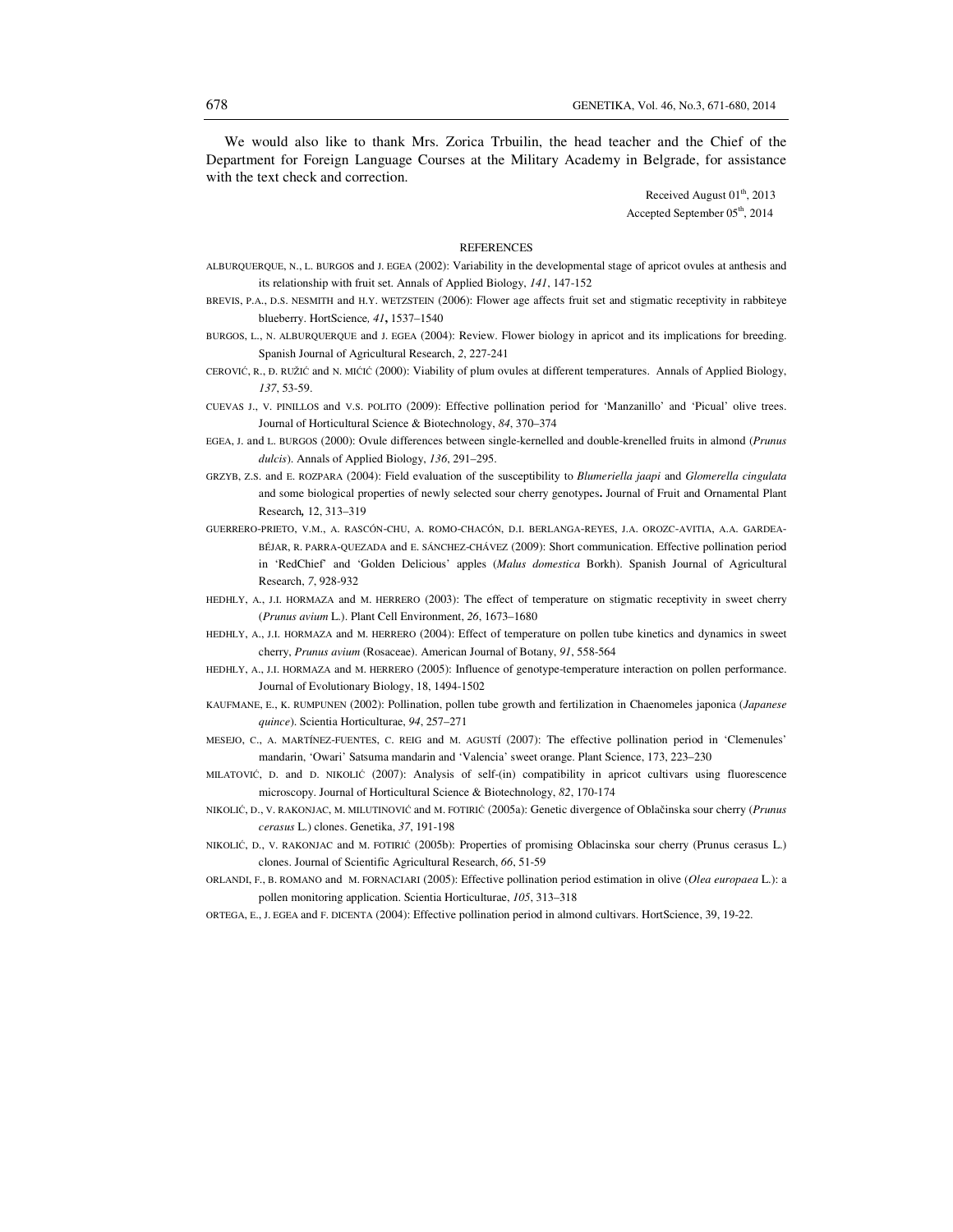- RADE, M., M. ŽIKIĆ, N. MITIĆ and R. NIKOLIĆ (2008): Identification and *in vitro* propagation of promising 'Oblačinska' sour cherry selections in eastern Serbia. Acta Horticulturae, *795***,** 159–162
- RAKONJAC, V., M. FOTIRIĆ AKŠIĆ, D. NIKOLIĆ, D. MILATOVIĆ and S. ČOLIĆ (2010): Morphological characterization of 'Oblačinska' sour cherry by multivariate analysis. Scientia Horticulturae, 125, 679–684
- REZAIE S.F. J. HAJILOU and F.Z. NAHANDI (2011): Pollen germination and pistil performance in several Iranian peach cultivars. International Journal of AgriScience *1*, 71-77.
- *SANZOL, J. and M. HERRERO (*2001): *The 'effective pollination period' in fruit trees*. Scientia Horticulturae, *90*, 1–*17*
- SANZOL, J., P. RALLO and M. HERRERO (2003): Asynchronous development of stigmatic receptivity in the pear (*Pyrus communis*; *Rosaceae*) flower. American Journal of Botany, *90,* 78–84
- SZPADZIK, E., E. JADCZUK-TOBJASZ and B. ŁOTOCKA (2008): Preliminary evaluation of pollen quality, fertility relations and fruit set of selected sour cherry cultivars in polish conditions. Acta Agrobotanica, 61, 71–77
- WILLIMAS, R. R. (1965): The effect of summer nitrogen applications on the quality of apple blossoms. The Journal of Horticultural Science and Biotechnology, *40*, 31-41
- YI, W., S.E. LAW, D. MCCOY and H.Y. WETZSTEIN (2006): Stigma development and receptivity in almond (*Prunus dulcis*). Annals of Botany, *97*, 57–63